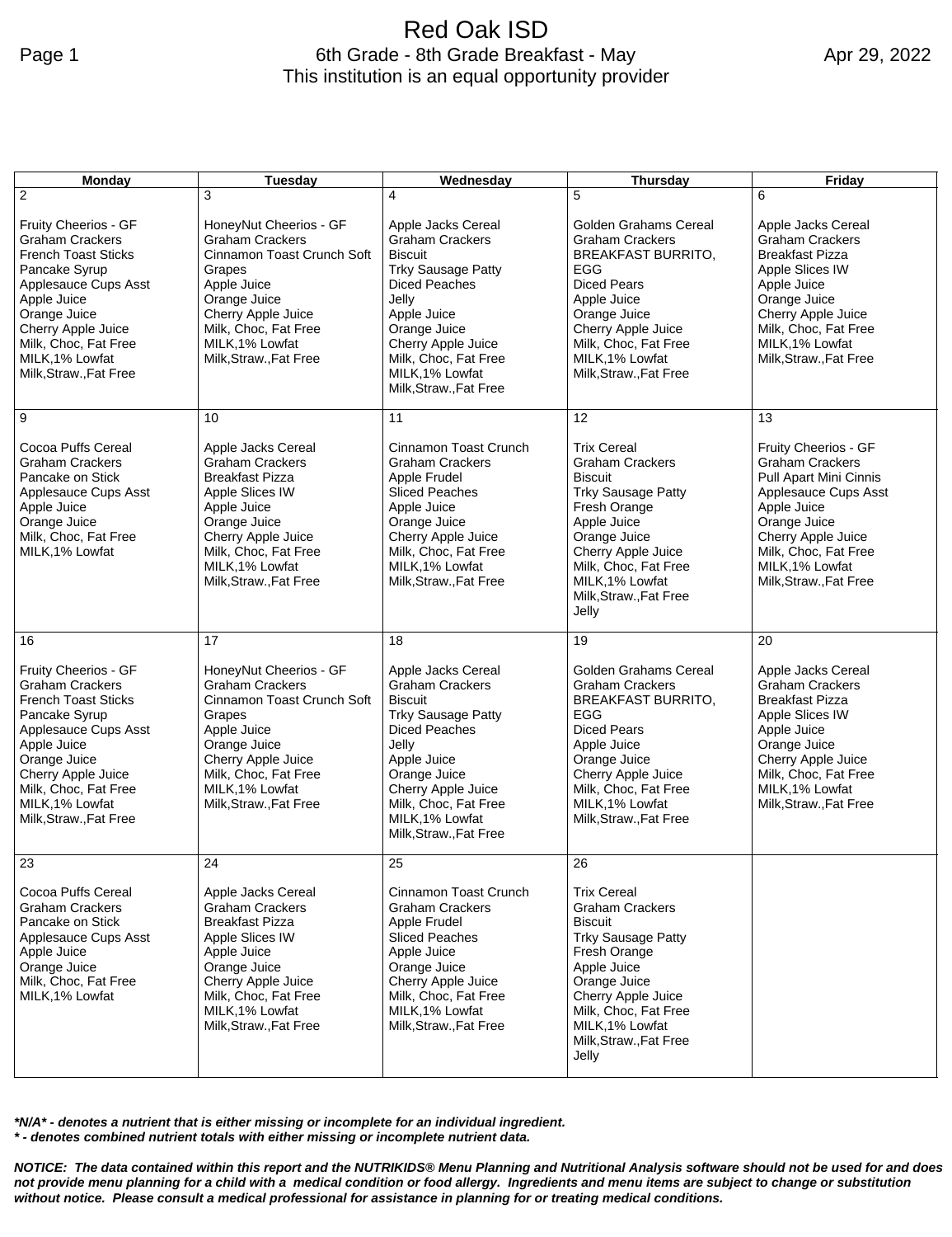## Red Oak ISD Page 1 **ROMS** 6th - 8th Grade Lunch - MAY This institution is an equal opportunity provider.

| Monday                                                                                                                                                                                           | <b>Tuesday</b>                                                                                                                                                                                                               | <b>Wednesday</b>                                                                                                                                                                            | <b>Thursday</b>                                                                                                                                                                                                                         | Friday                                                                                                                                                                                                  |
|--------------------------------------------------------------------------------------------------------------------------------------------------------------------------------------------------|------------------------------------------------------------------------------------------------------------------------------------------------------------------------------------------------------------------------------|---------------------------------------------------------------------------------------------------------------------------------------------------------------------------------------------|-----------------------------------------------------------------------------------------------------------------------------------------------------------------------------------------------------------------------------------------|---------------------------------------------------------------------------------------------------------------------------------------------------------------------------------------------------------|
| $\overline{2}$                                                                                                                                                                                   | 3                                                                                                                                                                                                                            | 4                                                                                                                                                                                           | 5                                                                                                                                                                                                                                       | 6                                                                                                                                                                                                       |
| <b>Chicken Nuggets</b><br>Fresh Baked Roll<br><b>Mashed Potatoes</b><br>Green Beans<br>Fresh Orange<br>Milk, Choc, Fat Free<br>MILK, 1% Lowfat<br>Milk, Straw., Fat Free<br><b>Country Gravy</b> | Cheese Pizza CiCi's<br>Pepperoni Pizza CiCi's<br>Spaghetti & Meat Sauce<br><b>Bread Stick</b><br>Seasoned Golden Corn<br>Garden Salad<br>Apple Slices IW<br>Milk, Choc, Fat Free<br>MILK.1% Lowfat<br>Milk, Straw., Fat Free | Cheese Pizza<br><b>Fresh Cucumbers</b><br>Carrots<br>Frozen Peach Cup<br>Milk, Choc, Fat Free<br>MILK.1% Lowfat<br>Milk, Straw., Fat Free                                                   | Cheese Pizza CiCi's<br>Pepperoni Pizza CiCi's<br>Crispy Turkey Tacos<br>Lettuce & Tomato<br>Pinto Beans<br>Mixed Berries frozen Cup<br>Milk, Choc, Fat Free<br>MILK, 1% Lowfat<br>Milk, Straw., Fat Free<br>Salsa                       | CF Steak on a Bun<br>Seasoned fries<br><b>Celery Sticks</b><br>Applesauce Cups Asst<br>Milk, Choc, Fat Free<br>MILK, 1% Lowfat<br>Milk, Straw., Fat Free<br>Ketchup<br>Mayo                             |
| 9                                                                                                                                                                                                | 10                                                                                                                                                                                                                           | 11                                                                                                                                                                                          | 12                                                                                                                                                                                                                                      | 13                                                                                                                                                                                                      |
| <b>Steak Fingers</b><br><b>Mashed Potatoes</b><br>Fresh Baby Carrots<br>Apple Slices IW<br>Milk, Choc, Fat Free<br>MILK, 1% Lowfat<br>Milk, Straw., Fat Free<br><b>Country Gravy</b>             | Cheese Pizza CiCi's<br>Pepperoni Pizza CiCi's<br>Orange Chicken & Rice<br>California Vegetables<br><b>Broccoli</b><br>Mixed Berries frozen Cup<br>Milk, Choc, Fat Free<br>MILK, 1% Lowfat                                    | Pepperoni Pizza Turkey<br>Cheese Pizza<br>Garden Salad<br>Seasoned Golden Corn<br>Fresh Orange<br>Milk, Choc, Fat Free<br>MILK, 1% Lowfat<br>Milk, Straw., Fat Free                         | Cheese Pizza CiCi's<br>Pepperoni Pizza CiCi's<br>Crispy Chicken Sandwich<br>Lettuce & Tomato<br><b>Sweet Potato Fries</b><br>Grapes<br>Milk, Choc, Fat Free<br>MILK, 1% Lowfat<br>Milk, Straw., Fat Free<br>Mayo<br>Ketchup             | Hamburger<br>Cheeseburger<br><b>French Fries</b><br>Baked Beans- Vegetarian<br>Lettuce, tomato, pickles<br><b>Assorted Fresh Fruit</b><br>Ketchup<br>Milk, Choc, Fat Free<br>MILK, 1% Lowfat<br>Mustard |
| 16                                                                                                                                                                                               | 17                                                                                                                                                                                                                           | 18                                                                                                                                                                                          | 19                                                                                                                                                                                                                                      | 20                                                                                                                                                                                                      |
| Quesadilla, Cheese<br>Seasoned Golden Corn<br>Pinto Beans<br>Frozen Peach Cup<br>Milk, Choc, Fat Free<br>MILK, 1% Lowfat<br>Milk, Straw., Fat Free                                               | Turkey & Cheese Sandwich<br>Lettuce & Tomato<br>2 Pickle Spears<br><b>Assorted Fresh Fruit</b><br>Milk, Choc, Fat Free<br>MILK, 1% Lowfat<br>Milk, Straw., Fat Free<br>Mayo<br>Mustard                                       | Turkey & Cheese Sub<br><b>Celery Sticks</b><br>Fresh Baby Carrots<br><b>Strawberry Cup</b><br><b>Dried Cranberries</b><br>Milk, Choc, Fat Free<br>MILK, 1% Lowfat<br>Milk, Straw., Fat Free | Cheese Pizza CiCi's<br>Pepperoni Pizza CiCi's<br>Chicken Nuggets<br>Fresh Baked Roll<br><b>Mashed Potatoes</b><br>Broccoli<br>Fresh Orange<br>Milk, Choc, Fat Free<br>MILK, 1% Lowfat<br>Milk, Straw., Fat Free<br><b>Country Gravy</b> | Crispy Chicken Sandwich<br>Lettuce & Tomato<br>FRIES, SEASONED LOOPS<br>Applesauce Cups Asst<br>Milk, Choc, Fat Free<br>MILK, 1% Lowfat<br>Milk, Straw., Fat Free<br>Mayo<br>Ketchup                    |
| 23                                                                                                                                                                                               | 24                                                                                                                                                                                                                           | 25                                                                                                                                                                                          | 26                                                                                                                                                                                                                                      |                                                                                                                                                                                                         |
| <b>Chicken Nuggets</b><br>Texas Toast<br><b>Mashed Potatoes</b><br>Green Beans<br>Apple Slices IW<br>Milk, Choc, Fat Free<br>MILK, 1% Lowfat<br>Milk, Straw., Fat Free<br>Country Gravy          | Cheese Pizza CiCi's<br>Pepperoni Pizza CiCi's<br>Beef & Cheese Nachos<br><b>Refried Beans</b><br><b>Celery Sticks</b><br><b>Assorted Fresh Fruit</b><br>Milk, Choc, Fat Free<br>MILK, 1% Lowfat<br>Milk, Straw., Fat Free    | <b>Corndog Nuggets</b><br>Baked Beans- Vegetarian<br><b>Broccoli</b><br>Mixed Berries frozen Cup<br>Mustard<br>Milk, Choc, Fat Free<br>MILK, 1% Lowfat<br>Milk, Straw., Fat Free            | Cheese Pizza<br>Corn<br>Carrots<br>Frozen Peach Cup<br>Milk, Choc, Fat Free<br>MILK, 1% Lowfat<br>Milk, Straw., Fat Free                                                                                                                |                                                                                                                                                                                                         |

FREE BREAKFAST AND LUNCH FOR ALL STUDENTS!

*\*N/A\* - denotes a nutrient that is either missing or incomplete for an individual ingredient. \* - denotes combined nutrient totals with either missing or incomplete nutrient data.*

*NOTICE: The data contained within this report and the NUTRIKIDS® Menu Planning and Nutritional Analysis software should not be used for and does not provide menu planning for a child with a medical condition or food allergy. Ingredients and menu items are subject to change or substitution without notice. Please consult a medical professional for assistance in planning for or treating medical conditions.*